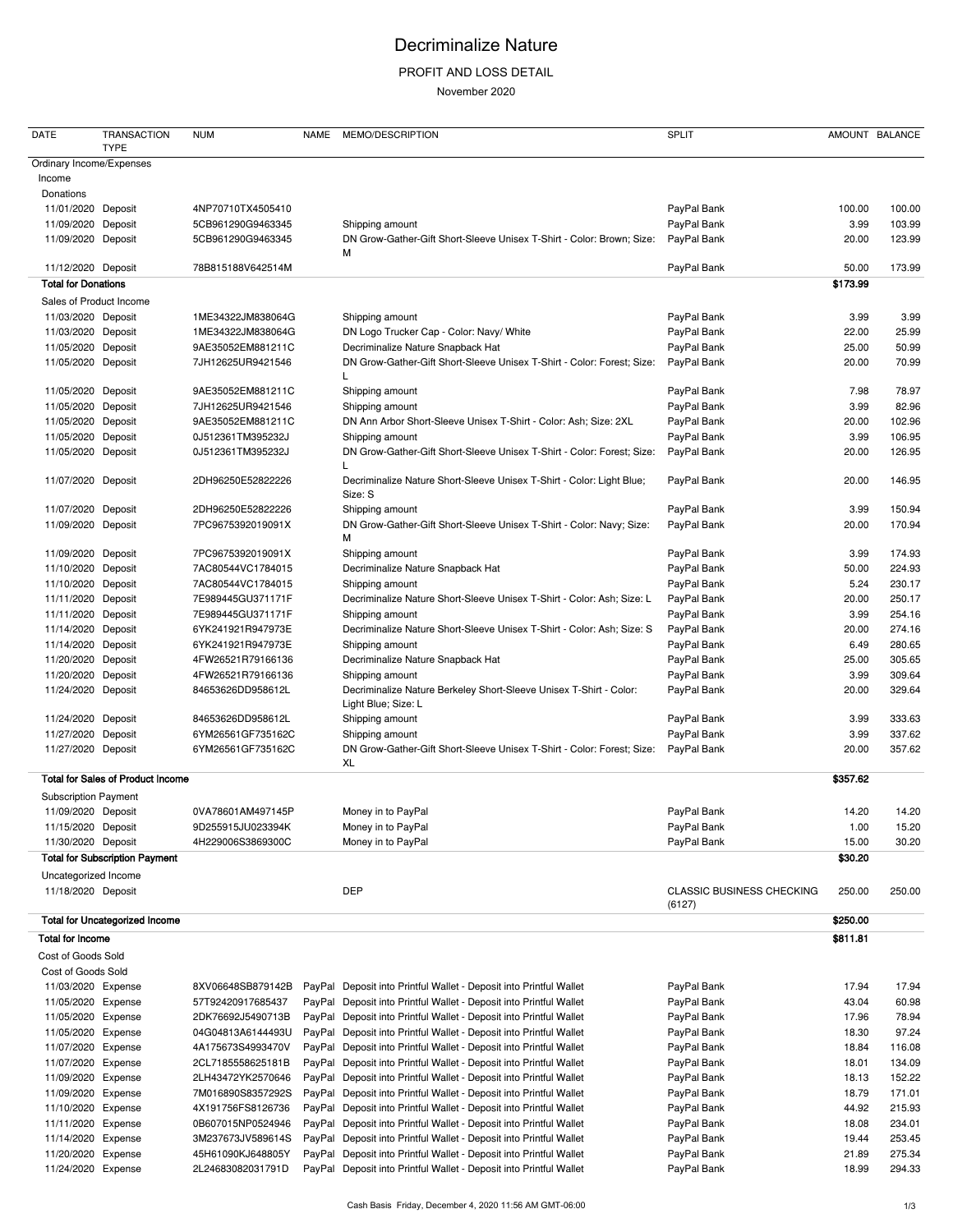# Decriminalize Nature

### PROFIT AND LOSS DETAIL

November 2020

| <b>DATE</b>         | <b>TRANSACTION</b><br>TYPE          | <b>NUM</b> | NAMF | MEMO/DESCRIPTION                                                                     | <b>SPLIT</b> |          | AMOUNT BALANCE |
|---------------------|-------------------------------------|------------|------|--------------------------------------------------------------------------------------|--------------|----------|----------------|
|                     | 11/28/2020 Expense                  |            |      | 47T64273NX731684S PayPal Deposit into Printful Wallet - Deposit into Printful Wallet | PayPal Bank  | 17.96    | 312.29         |
|                     | <b>Total for Cost of Goods Sold</b> |            |      |                                                                                      |              | \$312.29 |                |
|                     | <b>Total for Cost of Goods Sold</b> |            |      |                                                                                      |              | \$312.29 |                |
| <b>Gross Profit</b> |                                     |            |      |                                                                                      |              | \$499.52 |                |